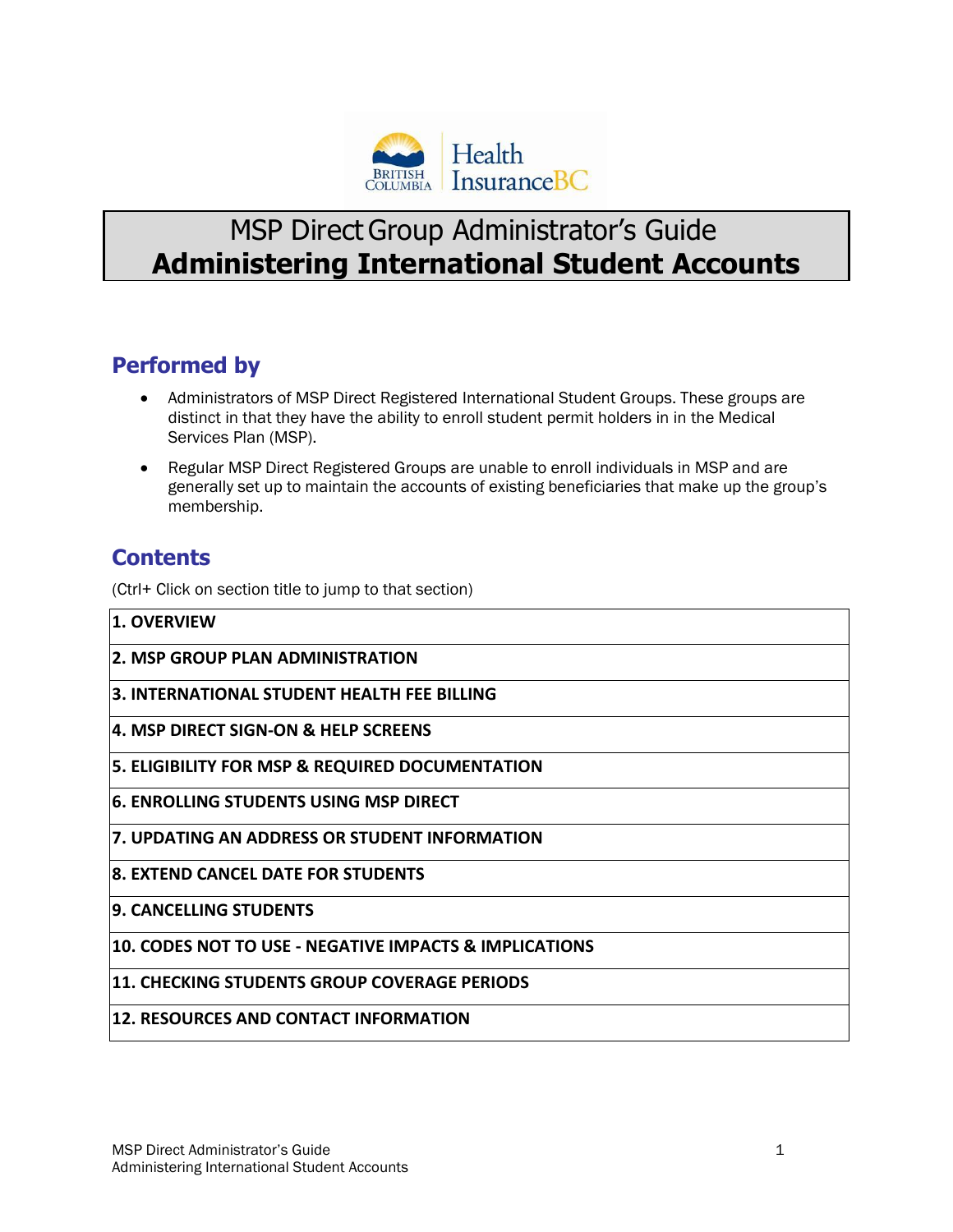### **1. Overview**

This document gives guidance on enrolling temporary document holders onto a MSP group account using MSP Direct, and scenarios when documentation must be mailed or faxed to Health Insurnace BC (HIBC).

Enrolment in the MSP is mandatory for all eligible BC residents. Every resident must enrol unless they opt out or are deemed ineligible for coverage. Applications for enrolment are required for new and returning residents. An individual's eligibility will be validated based on the information entered through MSP Direct or submitted on the application form, information provided on attached supporting documents, and information previously entered in the system.

For the purposes of this document, the term student refers to a member on your group account that may have a temporary immigration status of student or visitor. Wherever possible, more definitive terms are used, such as 'Study Permit holder' or 'visitor permit holder'.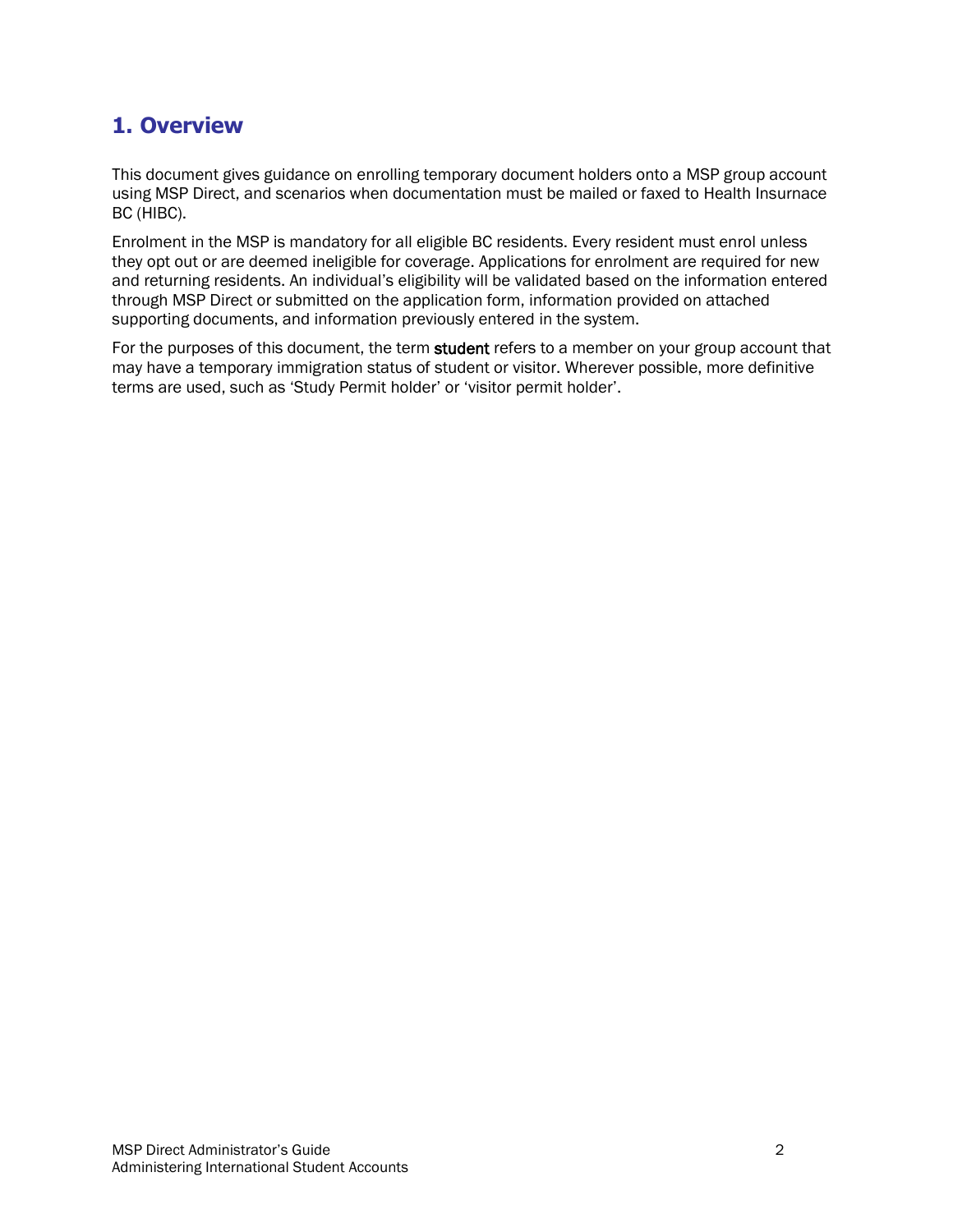### **2. MSP Group Plan Administration**

HIBC is responsible for the transmission of the group information as reported by Group Administrators (GAs) to be sent to Revenue Services of BC (RSBC) for Billing where applicable. RSBC invoices based on the MSP coverage information provided by HIBC.

Group plan administrators are responsible for notifying HIBC of any changes to those covered under the group plan and HIBC assumes no responsibility for the failure of the administrator to do so. To retain eligibility as a group, a minimum of two members with active MSP coverage, who are not in the same family structure, must be maintained at all times.

Reconciliation of group membership is the sole responsibility of the group administrator.

Group administrators may receive upon request a 'Group Account Change Summary' letter monthly to identify any coverage adjustments to the group account. A 'Group Account Coverage Summary' letter can be requested by mail or fax on company letterhead and will be sent monthly after the request is processed. This summary displays all active group members. In order to stop receiving the letter HIBC requires a written request by mail or fax on company letterhead.

### Administering a Group Plan

You can find detailed information about setting up and administering a group plan at the following link:

• Administering a Group Plan

The following link is for a printable version of the Group Procedure Guide and provides details of the role and responsibilities of administering a Group Plan (e.g. enrolling, cancelling, updating status in Canada, name changes, updating addresses, etc.):

• Group Procedure Guide (PDF, 282KB).

### Policy Notes

Two Month Rule – Retroactive cancellations are allowed up to a maximum of two months including the current month. For example, if a cancellation request is received during December, groups can ask for cancellation retroactive to October 31.

Updates – Groups are responsible for keeping individuals information up to date and current with HIBC (e.g. status updates, permanent moves, etc.).

Billing - Revenue Services of BC (RSBC) is responsible for billing of the health fee that is based on the student's eligibility for MSP.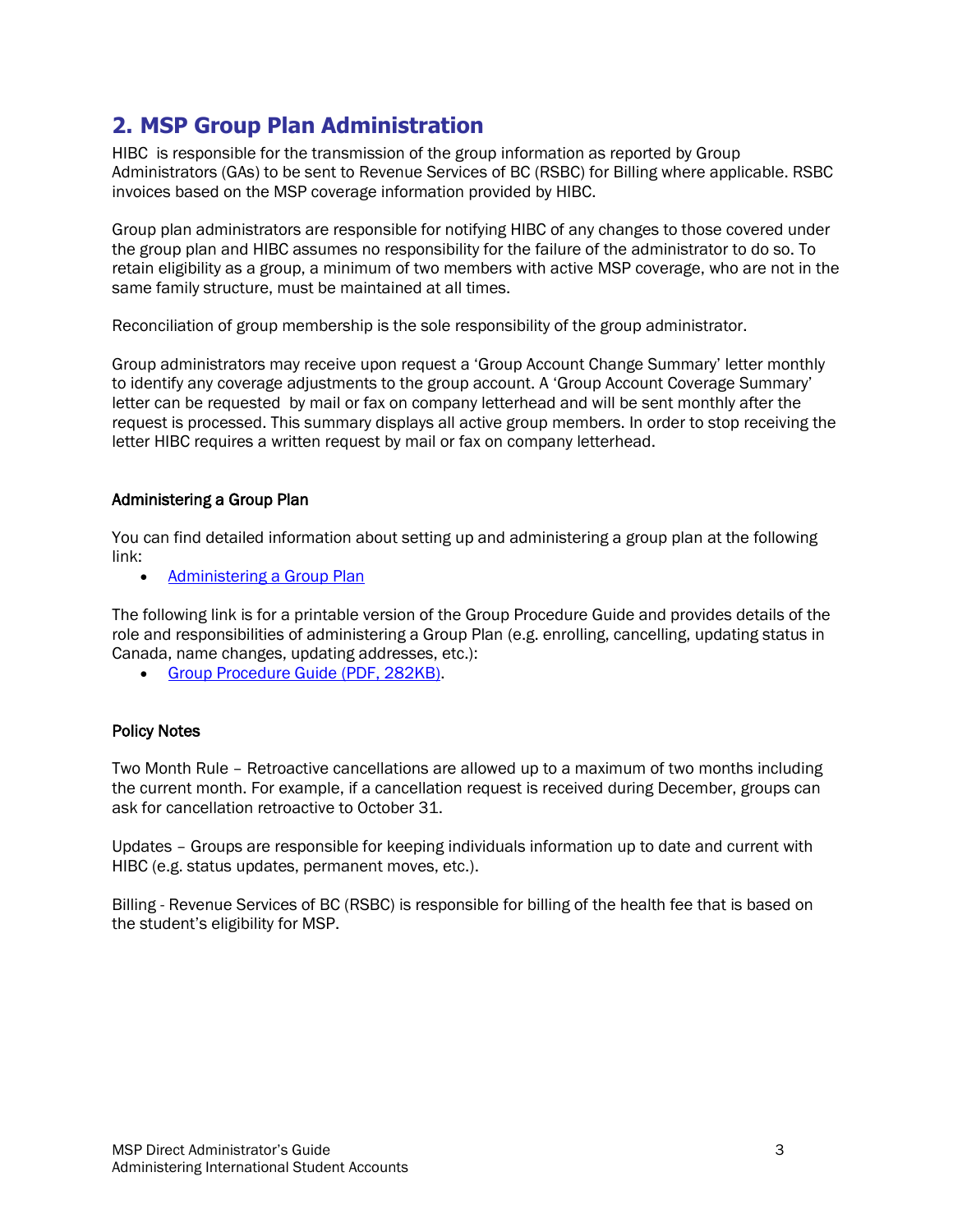### **3. International Student Health Fee Billing**

In BC, international students in both K-12 and Post-Secondary are charged a monthly health fee. This payment ensures international students contribute to, and benefit from, BC's health-care coverage. The health fee is invoiced to individual students by RSBC at the rate of \$75.00 per month, per student, effective January 1, 2020.

### a. RSBC Health Fee –Consolidated Invoicing (Group Billing)

Schools and school districts that are MSP Group Plan administrators can request to set up group billing to pay the Health Fee on behalf of their international students.

Note: RSBC will use the GA address to send a Consolidated Invoice but if a Group Member is cancelled without updating the address, individidial invoices/letters will continue to be sent to the GA address on file. Make sure to do any address changes prior to removing a student from the MSP Group. Otherwise you will continue to get mail as the last known address is the GA address for Consolidated Invoicing.

### b. How to Set Up Health Fee Consolidated Invoicing (Group Billing)

To request consolidated invoicing for your international students' health fee, the school or school district must first be set up as an MSP Group Plan administrator. [See section on Administering a Group Plan on how to set up your group with HIBC]. Once your group plan is set up, call RSBC and request consolidated invoicing for the health fee. Have your MSP group name and group number ready when you call RSBC.

If you have questions about your health fee group invoice or need to request group billing for the health fee, contact RSBC – Monday to Friday from 8:00 am - 4:30 pm:

• Toll-free: 1-877-383-0016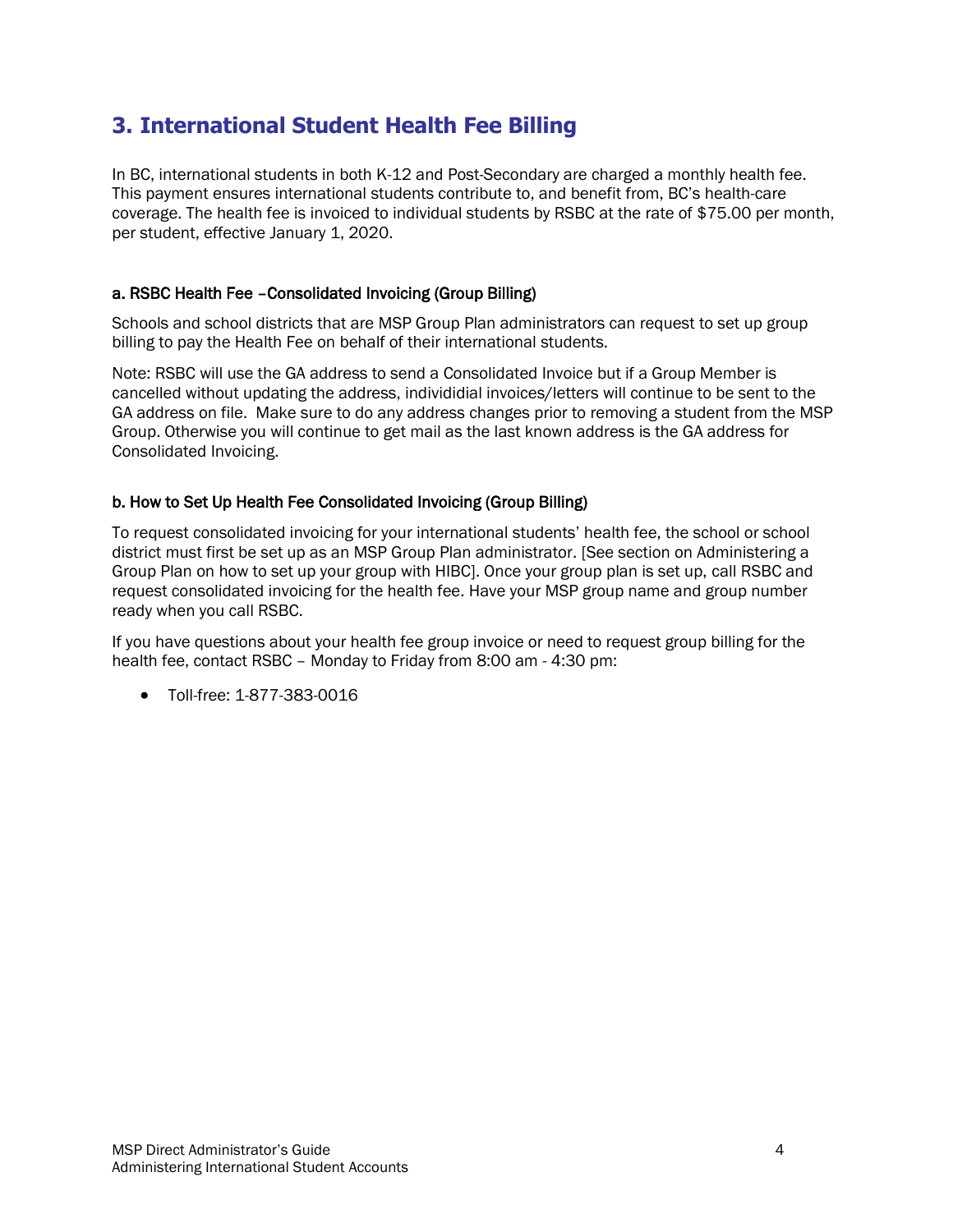## **4. MSP Direct Sign-on & Help Screens**

When first accessing the MSP Direct website [See section 12. Resources and Contact Information for link to website], group administrators will be prompted to accept a certificate. Accept the certificate until you reach the screen, 'Welcome to the Health Registry Website'.

Group administrators or other authorized users will be prompted to enter their User ID and password, as assigned by the access administrator. Successful sign on will result in the Main Menu screen.

### a. First access and password information

The first time an authorized user accesses MSP Direct they will be prompted to change their password. A password must be six or more characters long and must contain one alpha or numeric character. Passwords expire every 42 days.

### b. Help screens

Each transaction has its own specific Help screen. If you are having difficulty, select Help in the menu side bar for more information regarding the transaction you are trying to process.

### c. Signing off

When signing out of this program, always use the Sign Off button found at the bottom of the Main Menu side panel. This is an encrypted program that uses the same security as the banking programs and must be closed properly to ensure the program is not accessible to unwanted users.

The program has an automatic Time Out, which will show you an Error 500 screen. If this occurs, just sign back in, use the system as required, and then exit properly.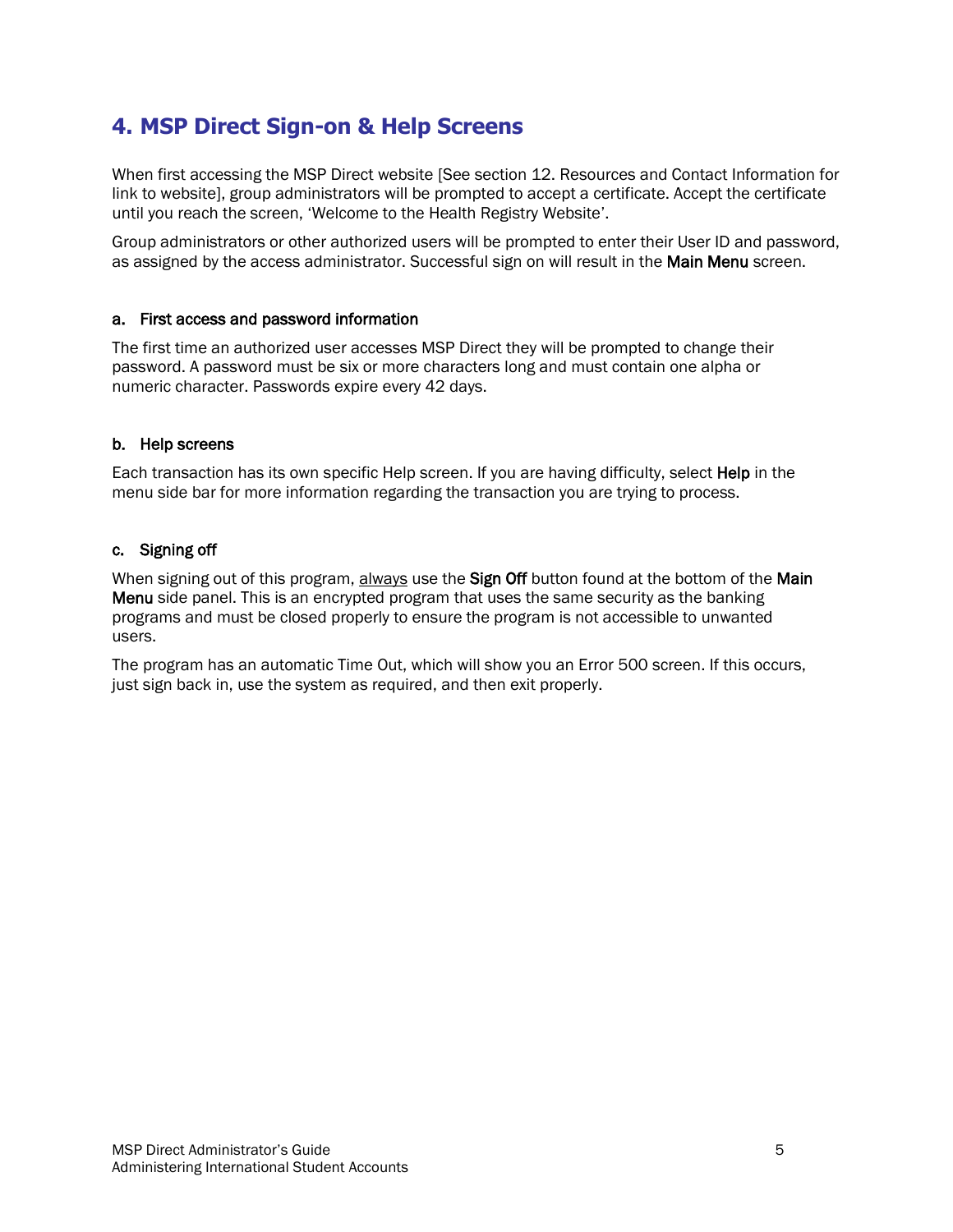## **5. Eligibility for MSP & Required Documentation**

Use the information provided for the enrolment application and on the supplied documentation to determine if the individual on the application meets the residency requirements under the *Medicare Protection Act*.

### a. Eligibility

In order to be eligible for MSP coverage the applicant must:

- Reside in BC with an approved Temporary Immigration Permit which is valid for at least 6 months such as a Study or Work permit holder. This group does not include tourists or visitors to BC
- Make their home in BC
- Be physically present in BC at least 6 months in a calendar year
- Be physically present in BC when their application is submitted or processed in MSP Direct.

#### b. Required Documentation

An individual with a temporary immigration status is required to include a copy of their immigration document issued by Immigration, Refugees and Citizenship Canada (IRCC). Documents include, but are not limited to, the following Visa and Immigration types:

| <b>VISA TYPES (for Temporary Permit Holders)</b>                                               |                                                                                                                                                                                                                                                                                                         |  |  |
|------------------------------------------------------------------------------------------------|---------------------------------------------------------------------------------------------------------------------------------------------------------------------------------------------------------------------------------------------------------------------------------------------------------|--|--|
| <b>Study Permit</b>                                                                            | Group administrators are required to mail/fax a copy of the<br>Study Permit to HIBC indicating 'File Room Only'                                                                                                                                                                                         |  |  |
| All Other IRCC issued Temporary<br>Resident Documents, e.g. Visitor<br>Permit or Work Permit * | Must complete and mail or fax in a MSP Application for Group<br>Enrolment to HIBC, include a copy of the Temporary Document,<br>and HIBC will determine their eligibility; *DO NOT use MSP<br>Direct to enrol individuals with these types of temporary<br>documents, these must be mailed or faxed in* |  |  |

#### c. Determining Eligibility via the Eligibility & PHN Assignment header in the Main Menu

Under the Main Menu, a group administrator may complete a Name Search and, if the student has a PHN, complete an eligibility check using the Check Eligibility using a PHN transaction.

- Check Eligibility using a PHN R15
- Name Search R09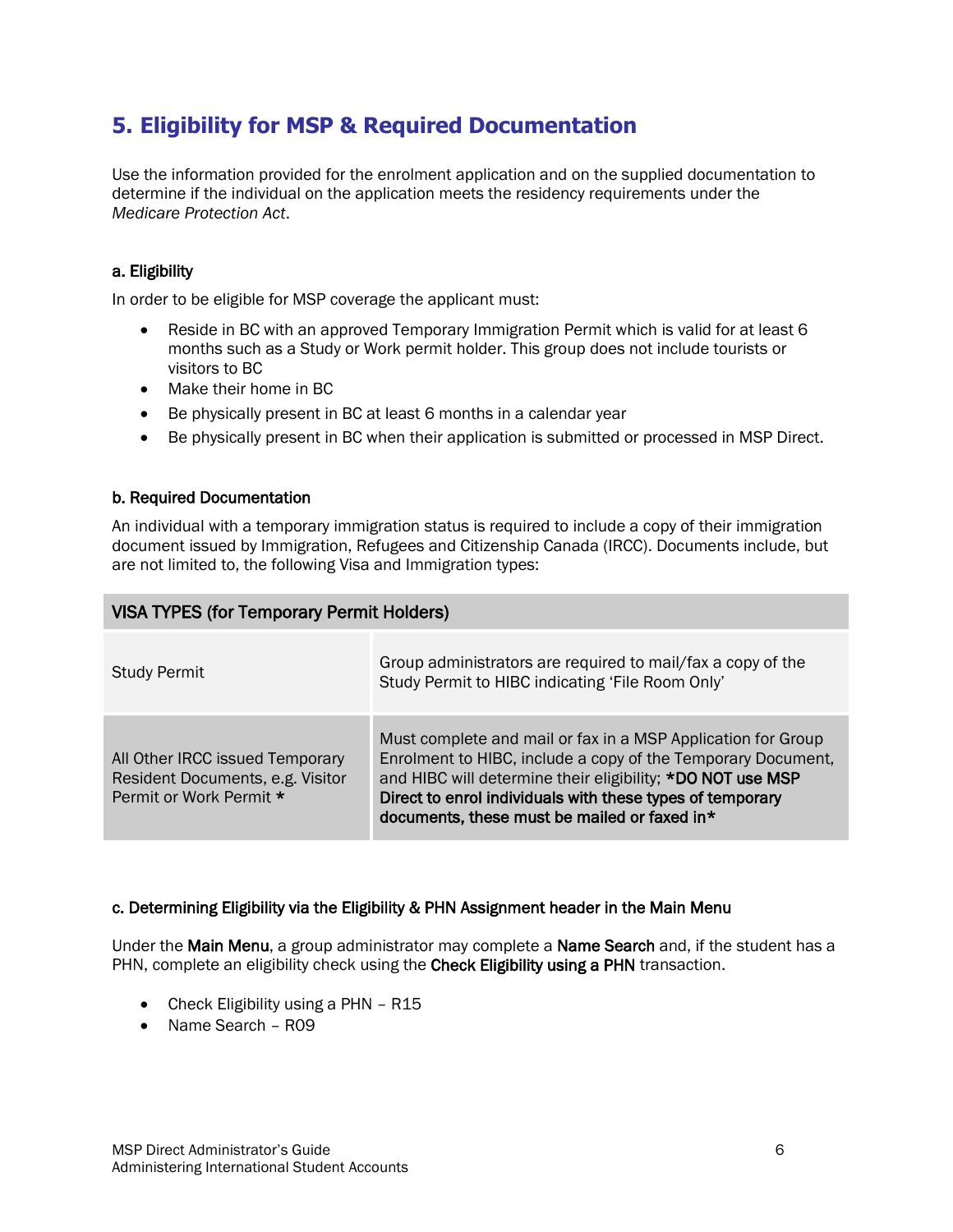### **6. Enrolling Students using MSP Direct**

As a MSP Group registered with MSP Direct, Group and access administrators have the ability to enrol Study Permit holders directly onto the Group Account via MSP Direct.

Applications for individuals who are Canadian Citizens, Permanent Residents or with a temporary immigration status other than student cannot be enrolled via MSP Direct. Only Study permit holders are to be enrolled via MSP Direct. All other enrollment applications must be mailed or faxed in to HIBC, using a MSP Application for Group Enrolment form HLTH 167, and must include a copy of each member's temporary document issued by IRCC or Canadian/Permanent Resident document.

The following forms can be accessed by selecting **Coverage Maintenance** from the Main Menu side panel:

#### a. Add Visa Resident without PHN (Study Permit)

Use this form to enrol students who are new or returning to BC without an existing PHN. To extend coverage for an existing student, please see b. Add Visa Resident with PHN.

- Enter surname, first name, second name and date of birth as reflected on Study Permit. This information must match the Study Permit provided.
	- $\circ$  If the name is recorded in only the surname field of the document it can be split into first name and surname fields

Example – Study Permit Surname: John Smith; Study Permit First Name <blank>, name can be entered as, Surname: Smith; First Name: John.

 $\circ$  If the name is repeated on the Study Permit, the full name must be recorded in both the surname field and the first name field.

Example – Study Permit Surname: John Smith; Study Permit First Name: John Smith, name must be entered as, Surname: John Smith; First Name: John Smith

- Enter group number
- Enter department or employee/student number (if applicable)
- Enter the student's information again as it is on the Study Permit
- Choose Immigration code 'Student Authorization'
- Enter permit issue date as reflected on Study Permit under 'permit issue date'
- Enter permit expiry date as reflected on Study Permit under 'permit expiry date'
- Enter the residence date the date the student arrived in BC. This date may be different from, before or after, the issue date of the Study Permit
- Provide coverage effective date upon completion of the mandatory wait period. The wait period is the balance of the month of arrival plus two months.
	- o Ex. John Smith arrived in BC on August 16, 2019 (August, September, and October) and coverage would begin November 1, 2019.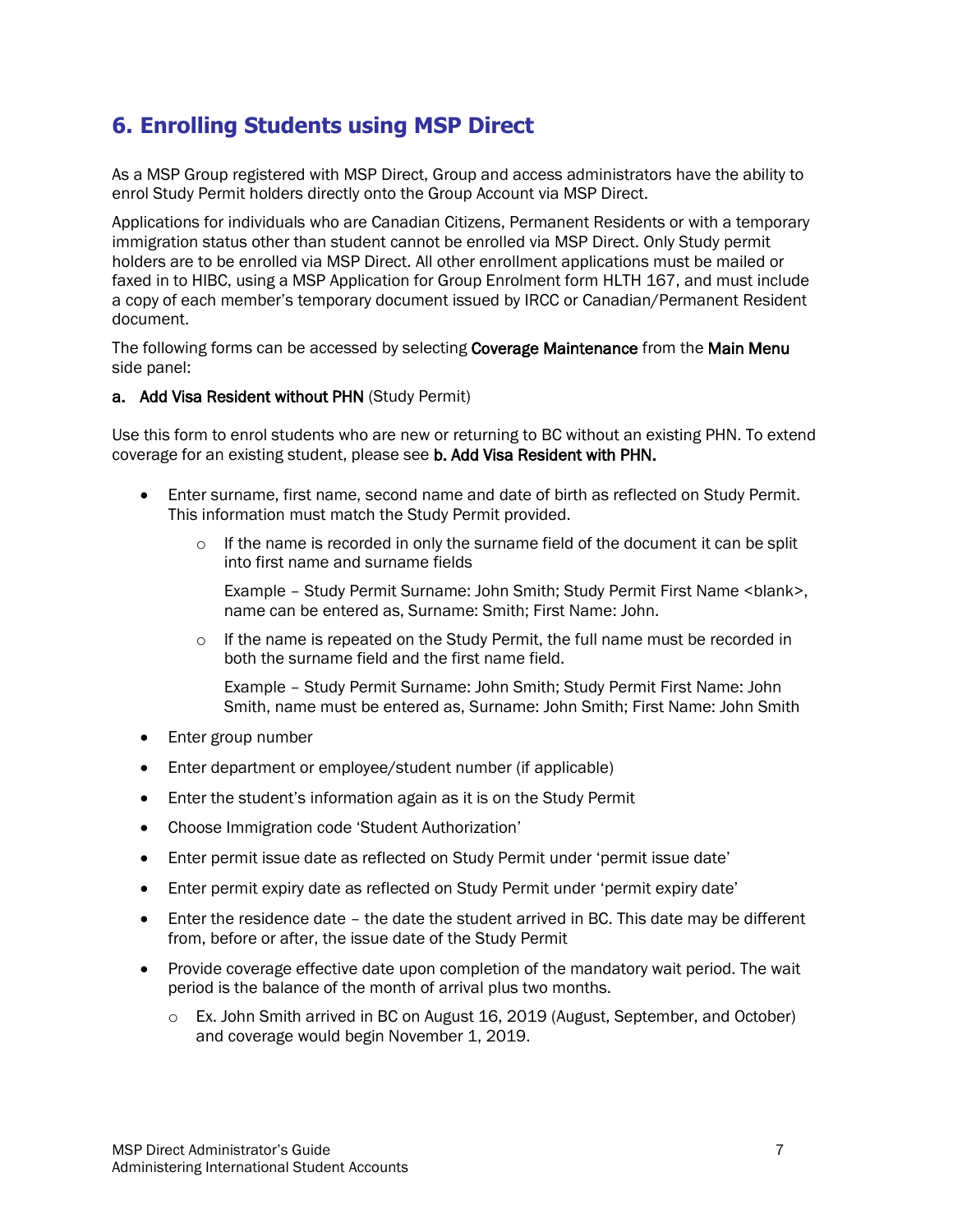- Enter student's home address (mandatory) and, if different, the mailing address; may be the student's address or the group address
	- $\circ$  If the address is a PO Box, the address must be recorded in both the home address and mailing address fields but exclude the 'PO Box <number>' from the home address. This process will ensure receipt of a non-photo BC Services card

Example:

Home Address: PO Box 123 (exclude PO Box <number>) 111 Rose St Vancouver, BC V0V0V0

Mailing Address: PO Box 123 111 Rose St Vancouver, BC V0V0V0

- Select prior residence code: most often for students this will be 'out of country'; specify the province if appropriate
- Submit. The system will notify you that the submission was successful. Record the PHN and the Get Contract Periods, then mail or fax a copy of the Study Permit to HIBC indicating 'File Room Only'

#### b. Add Visa Resident with PHN (Study Permit)

Use this form to enrol students who have a PHN and are new or returning to BC. To provide coverage for a student who is new to BC, please see a. Add Visa Resident without PHN.

- Enter student's PHN; click 'Submit'
- Enter group number
- Enter department or employee/student number (if applicable)
- Enter the student's information again as it is on the Study Permit
- Choose Immigration code 'Student Authorization'
- Enter permit issue date as reflected on Study Permit under 'permit issue date'
- Enter permit expiry date as reflected on Study Permit under 'permit expiry date'
- Enter the residence date the date the student arrived in BC. This date may be different from, before or after, the issue date of the Study Permit
- Provide coverage effective date upon completion of the mandatory wait period. The wait period is the balance of the month of arrival plus two months.
	- o Ex. John Smith arrived in BC on August 16, 2019 (August, September, and October) and coverage would begin November 1, 2019.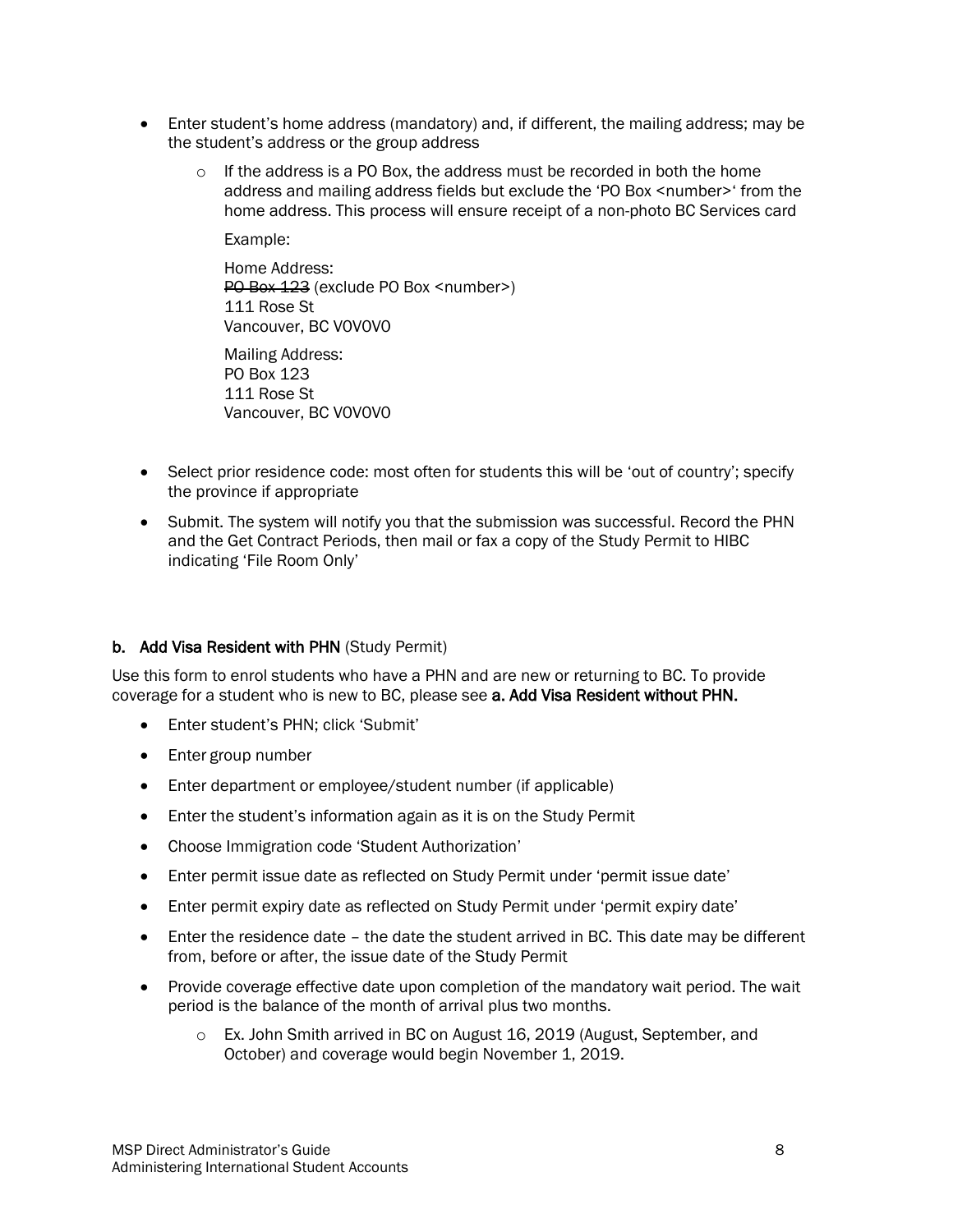- Enter student's home address (mandatory) and, if different, the mailing address, which may be the student's address or the group address
	- o If the only address is a PO Box, the address must be recorded in both the home address and mailing address fields but removing the 'PO Box <number>' from the home address. This process will ensure receipt of a non-photo BC Services card

Example:

Home Address: PO Box 123 (removing PO Box <number>) 111 Rose St Vancouver, BC V0V0V0

Mailing Address: PO Box 123 111 Rose St Vancouver, BC V0V0V0

- Select prior residence code: most often for students this will be 'out of country'; specify the province if appropriate
- Click on 'Submit'. The system will notify you that the submission was successful. Record the PHN, then mail or fax a copy of the Study Permit to HIBC
- Copies of Study Permits used to enrol students must be mailed or faxed to HIBC for audit purposes. Please ensure that a copy of the Study Permit for the new student is sent to HIBC indicating your group number, student's PHN, and a note indicating 'File Room Only'
	- o These documents should be mailed to:

Health Insurance BC PO Box 9140 Stn Prov Govt Victoria, BC, V8W9E5

Or;

o These documents should be faxed to:

(250) 356-9646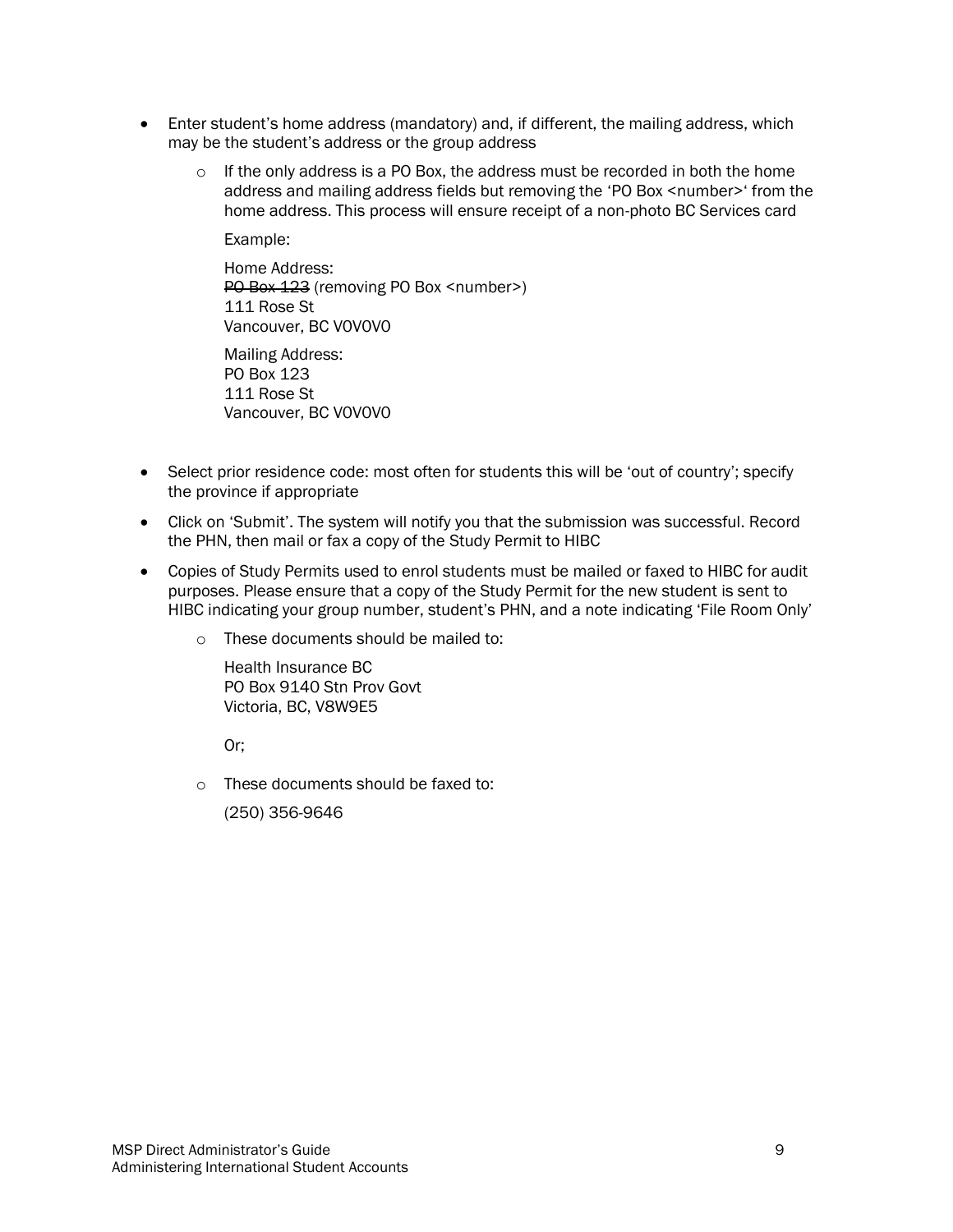## **7. Updating an Address or Student Information**

### a. Update Employee Contract Address – R38:

Prior to updating the student's address, you may wish to confirm the current address on file. This can be done via the Get Employees Contract Address transaction.

- Enter group number
- Enter Student's PHN
- Enter new phone number
- For Home address: enter street address on line 1, City, Province, Postal Code and Country
- For Mailing address: enter street address on line 1, City, Province, Postal Code and **Country**
- Submit

### b. Update Employee Department Number and/or Employee/Student Number – R34 :

- Enter group number
- Enter Student's PHN
- Enter new employee/student number
- Enter new department number
- Submit

When removing a student from your Group account ensure you update the address prior to removal. Otherwise, your Group will continue to receive correspondence at the last known address on the student's account.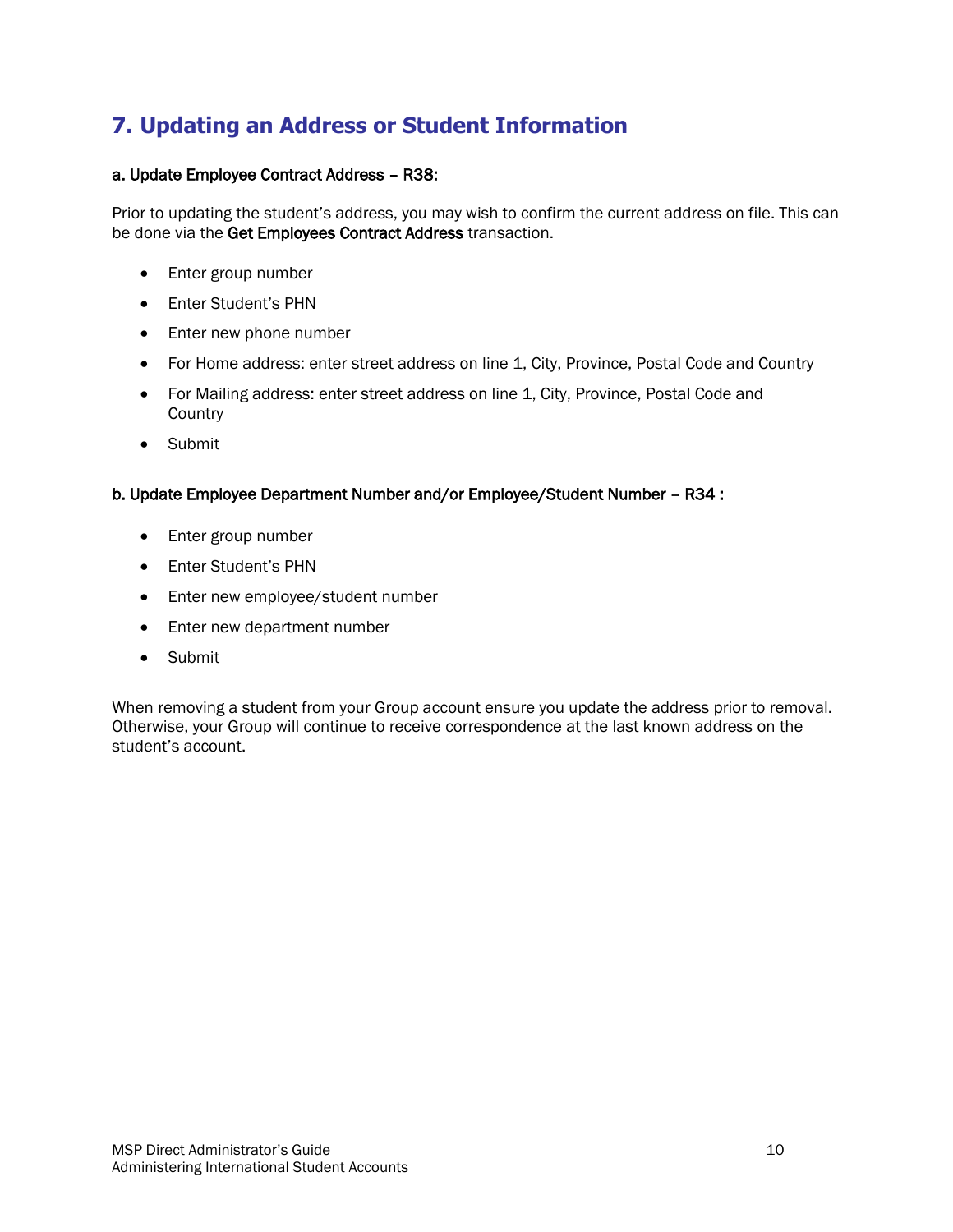### **8. Extend Cancel Date for Students**

When updating a student's status in MSP Direct, it must be based on a new Study Permit. Coverage is not to be extended via MSP Direct using any other type of temporary document.

If a student's new permit is anything other than a Study Permit or if they have received their Confirmation of Permanent Residence, a photocopy must be mailed or faxed to HIBC for processing.

Prior to accessing the following form to extend coverage for a member of your group, you may wish to do a coverage history request via the Get Contract Periods transaction. This transaction can be found under the Coverage Maintenance panel under the Main Menu.

#### a. Extend Cancel Date for Visa Resident:

- Enter Group number
- Enter student's PHN
- Enter existing cancellation date
- Enter the new cancellation date (new permit expiry date)
- Choose Immigration code 'Student Authorization'
- Enter permit issue date as reflected on Study Permit under 'permit issue date'
- Enter permit expiry date as reflected on Study Permit under 'permit expiry date'
- Submit

Copies of new Study Permits must be mailed or faxed to HIBC for audit purposes. Please ensure that a copy of the Study Permit for the new student is sent to HIBC indicating your group number, student's PHN, and a note indicating 'File Room Only'.

These documents should be mailed to:

Health Insurance BC PO Box 9140 Stn Prov Govt Victoria, BC, V8W9E5

Or

These documents should be faxed to:

(250) 356-9646

Please see section 12 – Contact Information: MSP Direct, Technical Support & HIBC for more contact details.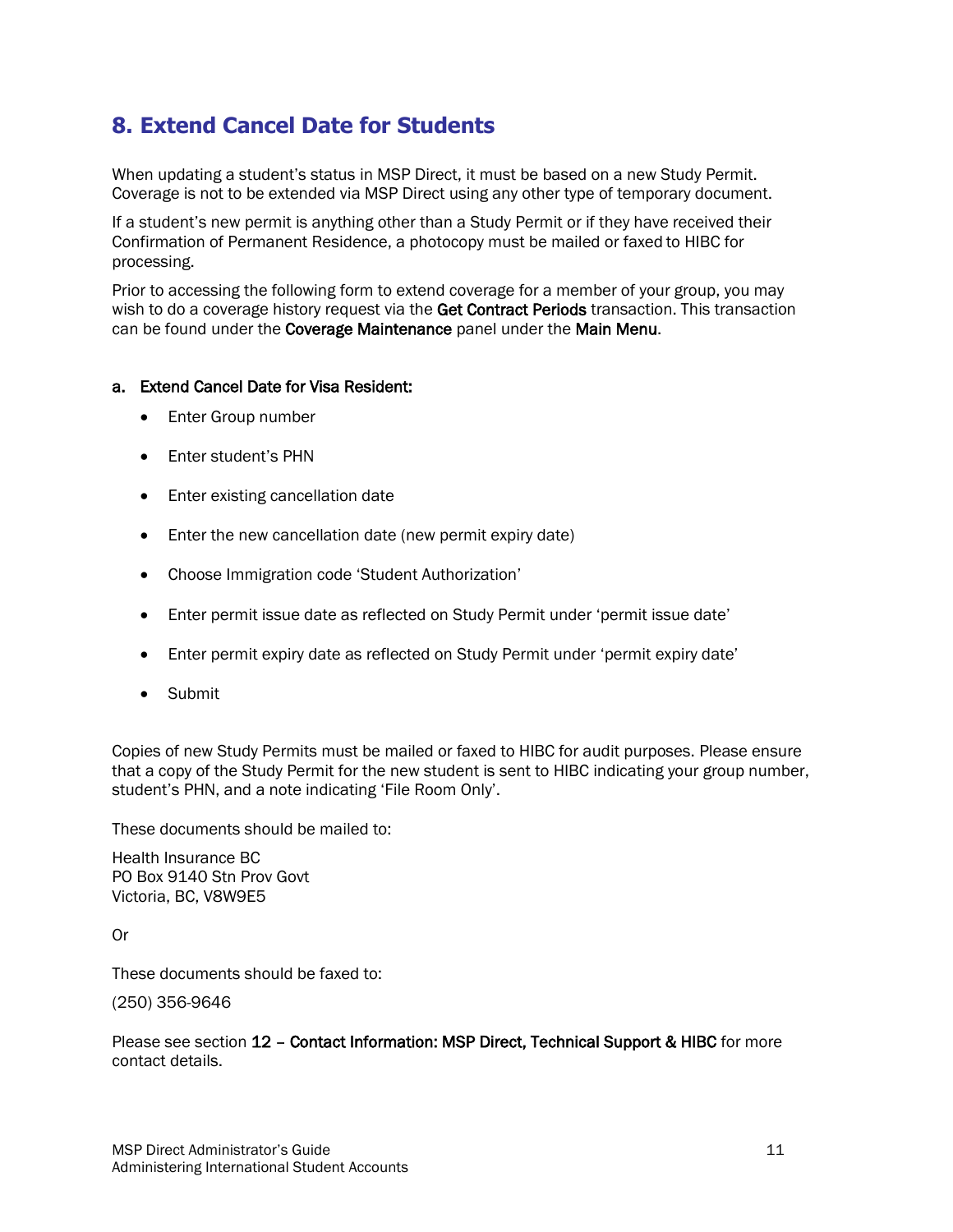## **9. Cancelling Students**

All cancellation requests for students or temporary document holders must be mailed or faxed to HIBC. Cancellation of students or temporary document holders are not to be processed via MSP Direct.

When removing your student from your Group account ensure you update the address prior to removing the student. Otherwise, your Group will continue to receive correspondence at the last known address listed for the student.

Cancellations of students or temporary document holders processed through MSP Direct may appear to be successfulthrough MSP Direct but are not cancelled from MSP and remain on your Group account.

### a. Loss of Residence Period and Eligibility ends:

- If moving outside of Canada, the end of the month the student leaves BC; or
- If moving within Canada, the balance of the month of departure plus two months; or
- The end of the month in which their temporary immigration document expires

### b. Requests for Cancellations must include the following

Group authorization, including group number and authorization name or stamp is required with all cancellation requests. If a cancellation request is missing any of the following details the cancellation will not be processed and the student will not be cancelled.

- The student's PHN\*
- The student's full legal name
- Reason for cancellation
	- o left program/withdrawn; OR
	- $\circ$  moved outside of Canada, moved within Canada (provide name of province)
- Date of cancellation request
- Date of permanent move (if applicable)
	- $\circ$  Date of departure from BC, new place of residence, and reason for leaving BC must be included in order to cancel account based on permanent move. Without this information the student will be cancelled from your account but their MSP coverage will continue until the end of their Study Permit.
- Forwarding address (if unknown this must be clearly indicated on the request)

\*If you are unable to locate the member's PHN, ensure you provide their full legal name and date of birth when submitting cancellation from the Group account and/or MSP.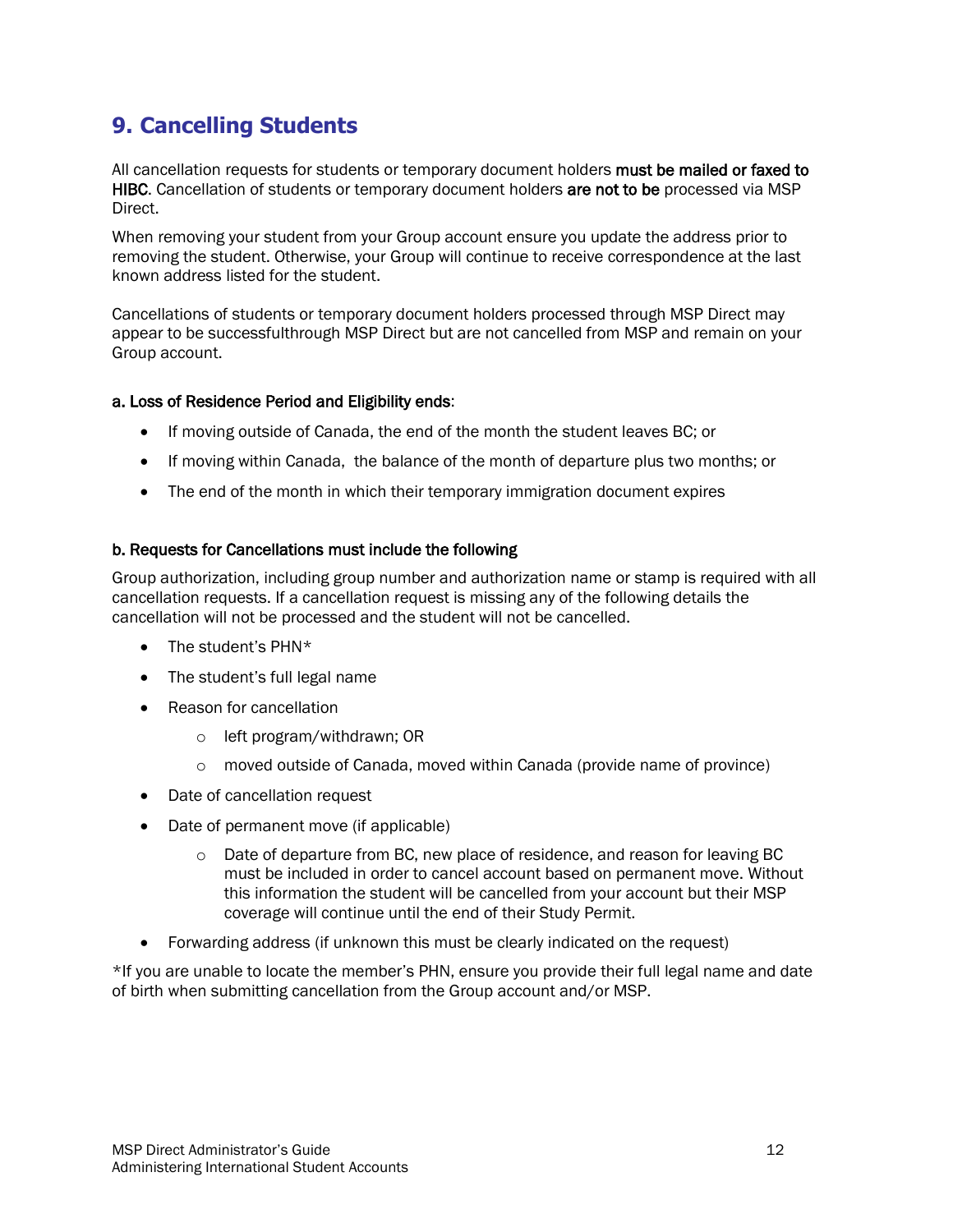### **10. Codes Not to Use – Negative Impacts & Implications**

MSP Direct allows group plan administrators to do a number of adjustments to their group members' accounts. Administrators are able to add and remove employees and their dependents from MSP group accounts through electronic means. Administrators can also quickly retrieve and update an employee's or dependent's information.

However, due to the temporary nature of a student's eligibility for MSP coverage, some transactions that are available within MSP Direct, such as removal of a student from the group account, cannot be used to adjust coverage for students and other temporary permit holders. Requests that cannot be performed through MSP Direct must be mailed or faxed in to HIBC.

Outlined below are the transactions that should not be used for International Student coverage adjustments. Within the subsection, you will find an alternate procedure to follow to complete your request.

### a. Change Effective Date

All cancellation requests for student's with a study permit or temporary permit must be mailed or faxed to HIBC. When removing your student from your Group account ensure you update the address prior to removing the student. Otherwise, your Group will continue to receive correspondence at the last known address.

To Change an effective date submit a Group Change Request for by mail or fax to HIBC using form HLTH 170

Requests are limited to two months retroactive from the date of request and must adhere to policies regarding eligibility for MSP enrolment. Due to the temporary nature of a student's eligibility for MSP coverage, requests to backdate coverage for students must be sent in writing to HIBC.

Attempts to change the effective date of a student may result in an error, or a request to 'SEND SOURCE DOCS TO MSP'.

Written requests for backdating coverage should include:

- The student's PHN
- The students full legal name (as displayed on their immigration document)
- The requested date of coverage

Requests will be honoured if eligibility permits. Any retroactive coverage changes may result in a Health Fee adjustment.

### b. Change Cancel Date

Due to the temporary nature of a student's eligibility for MSP coverage, cancellation requests or changes must be sent by mail or fax to HIBC using the Group Cancellation Request form, HLTH 217.

Group/access administrators may use this transaction to change the cancel date for Canadian and Permanent Resident employees covered under their group. Due to the temporary nature of a student's eligibility for MSP coverage, cancellation requests must be sent in writing to HIBC as outlined in section 9. Cancelling Students.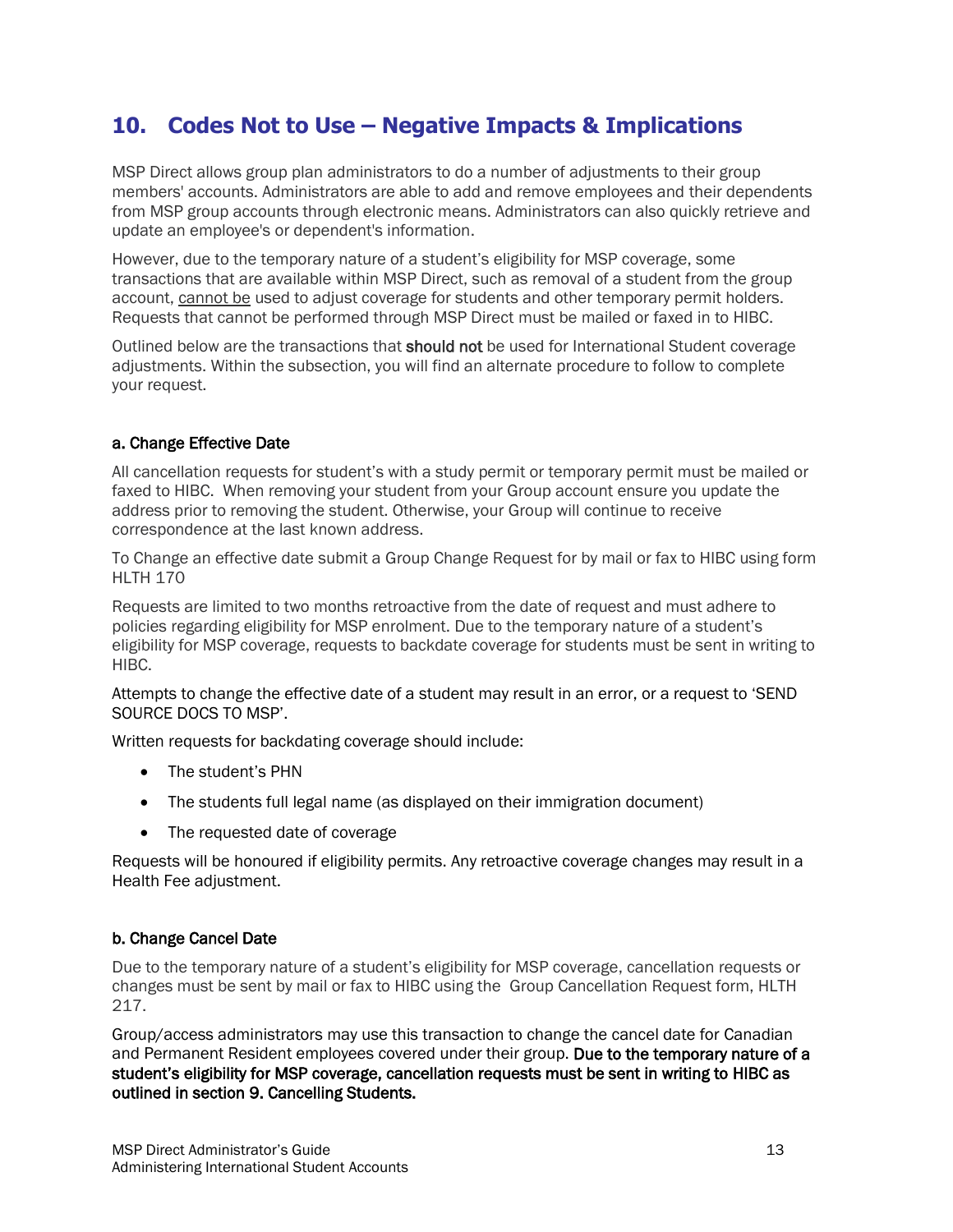Upon completion of this form, although you may receive a message indicating the 'transaction was successfully completed', submission of this transaction does not result in a successful cancellation of coverage in the MSP database.

Attempts to cancel students via this method result in students being left on the group, without subsequent coverage to which they are entitled.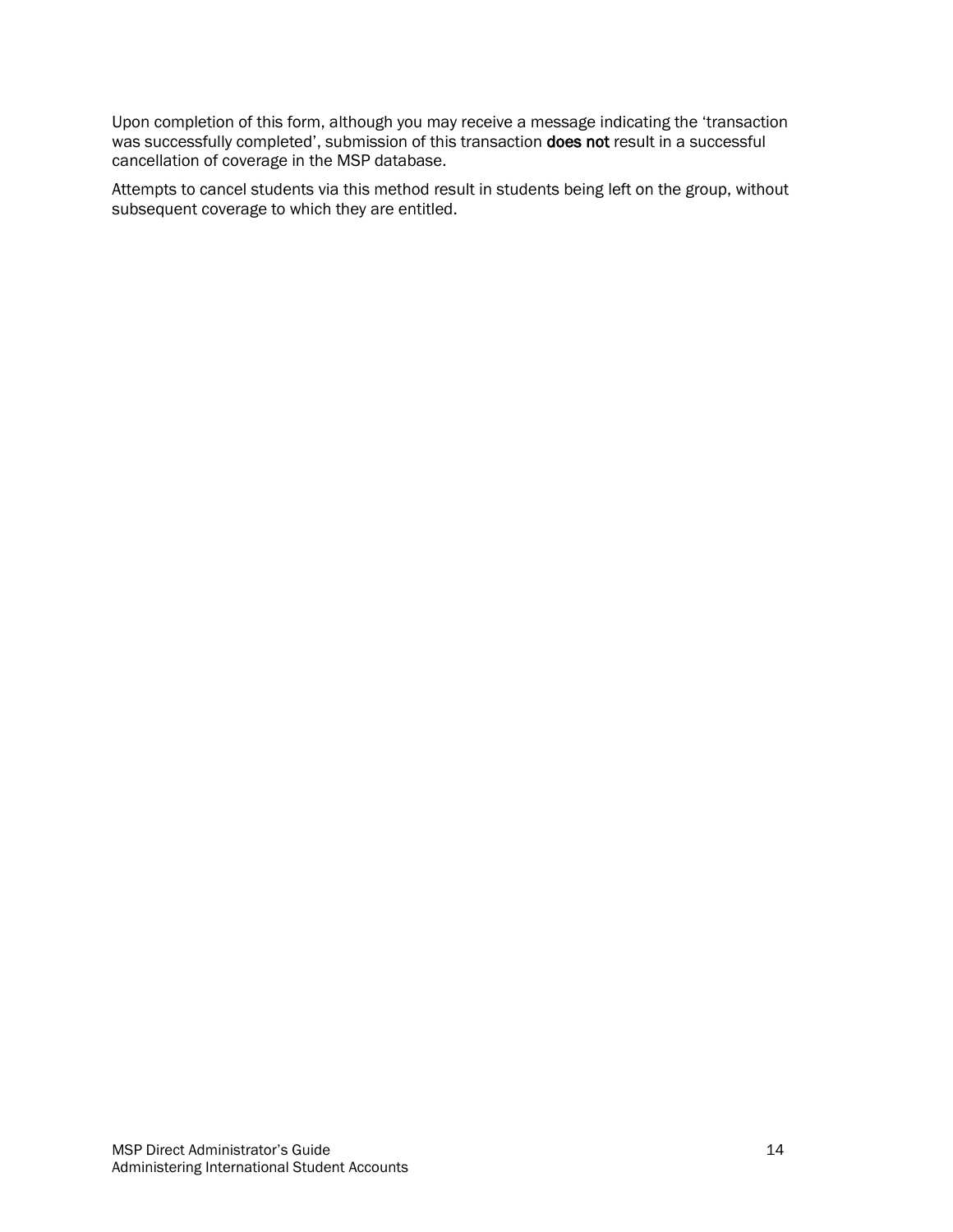## **11. Checking Students Group Coverage Periods**

Confirming and viewing an enrolled student's coverage period – R32

- Select 'Get Contract Periods'
- Enter newly enrolled student's PHN
- Submit

Successful submission of this transaction will provide the PHN, Coverage Start Date, and End Date for the member. If the student has been on and off of your group, you will see multiple coverage periods.

Please see section 12 - Contact Information: MSP Direct, Technical Support & HIBC for more contact details.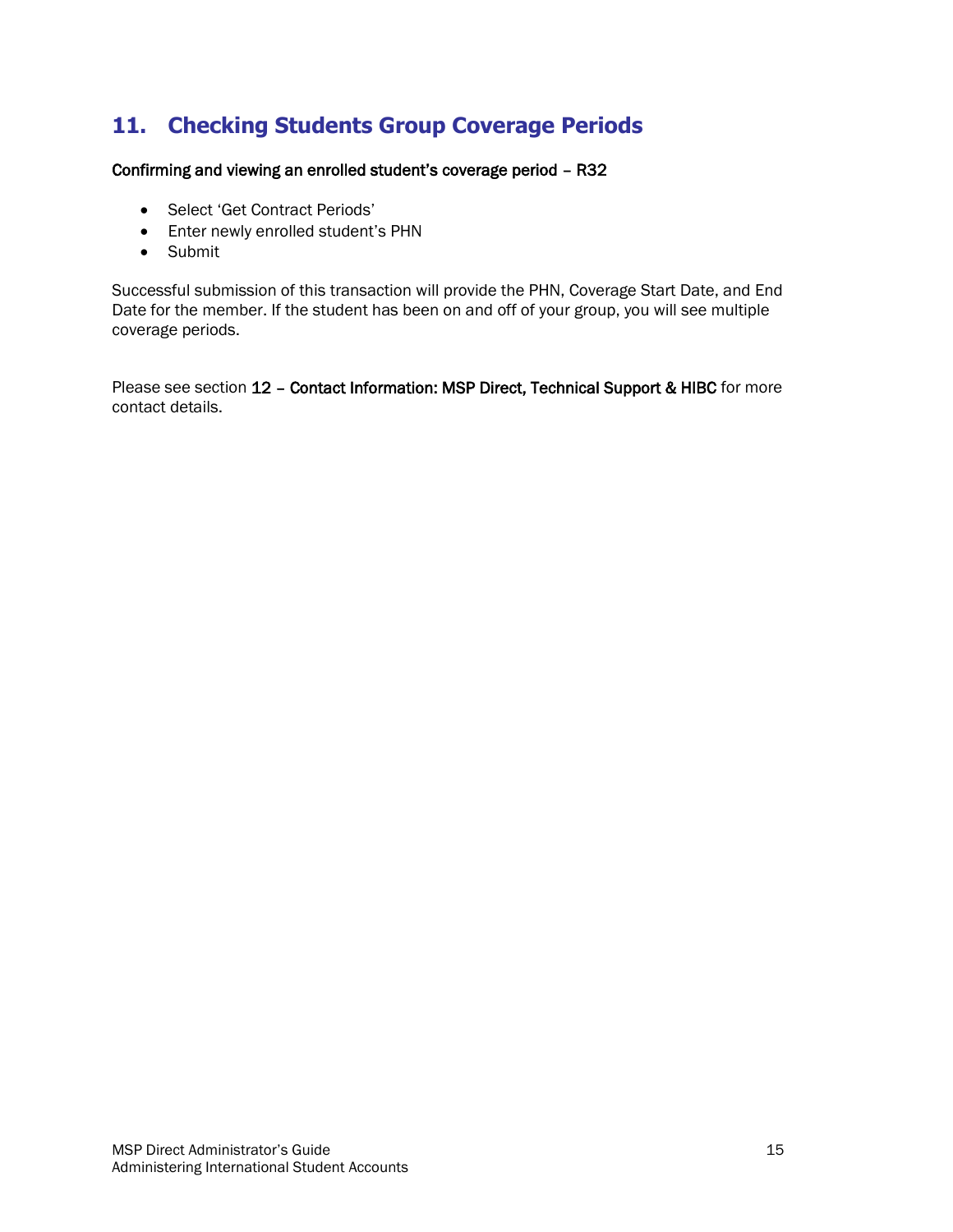## **12. Resources and Contact Information**

### a. Online Resources

- MSP Group Plan Administrators: https://www2.gov.bc.ca/gov/content/health/health-drugcoverage/msp/group-plan-administrators
- MSP Direct: https://www2.gov.bc.ca/gov/content/health/practitioner-professionalresources/system-access/msp-direct
- MSP Forms: https://www2.gov.bc.ca/gov/content/health/health-forms/msp
- ISHF Resource Page: https://www2.gov.bc.ca/gov/content/health/accessing-healthcare/health-fee-international-students

### b. MSP Direct Technical Support

For technical issues relating to MSP Direct application access, such as password changes,locked-out of MSP Direct application, and need help troubleshooting call Technical Support, between 8:00 am – 4:30 pm.

- (250) 952-1234
- 1-888-764-2323
- Email: HLTH.Helpdesk@gov.bc.ca

### c. MSP Group Administrator Contact Information

Contact HIBC about any issues or questions you have about setting up your group plan, managing members or canceling coverage.

• By Mail (general group PO Box) Health Insurance BC PO Box 9140 Stn Prov Govt Victoria, BC V8W 9E5

• By Phone between 8:00 am - 4:30 pm Lower Mainland: (604) 683-7520 Elsewhere in BC (toll-free): 1-877-955-5656

Note: Only calls from group plan administrators are accepted at these numbers.

#### By Email

Email: hlth.mspgroup@hibc.gov.bc.ca

Please note: Account information updates and adjustment requests for group plan members are not accepted via email. Requests must be mailed or faxed to HIBC using the appropriate form. To ensure the security of your members' personal information, use of this email address is limited to general enquiries only. Please do not email inquiries about MSPaccounts or that contain any personal information such as Personal Health Numbers, MSP Account Numbers, addresses etc. as a response will not be sent.